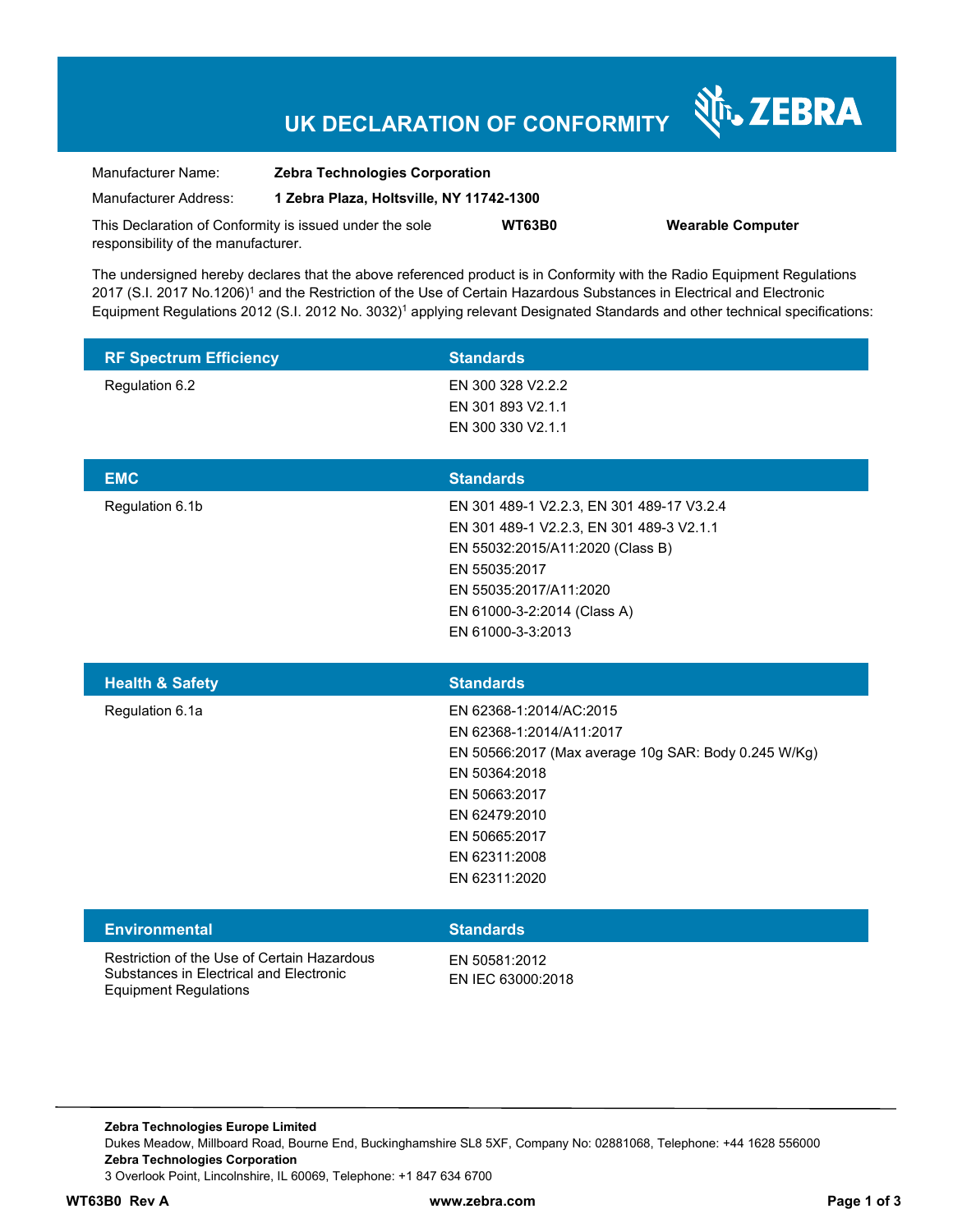## **UK DECLARATION OF CONFORMITY**



With regard to the Radio Equipment Regulations 2017 (S.I. 2017 No.1206)<sup>1</sup>, the conformity assessment procedure referred to in regulation 41(4)(a) and detailed in Schedule 2 has been followed.

 $^{\rm 1}$  As amended by applicable EU withdrawal legislation implemented at the time of issuing this declaration

**Signed on behalf of Zebra Technologies Corporation** 

*(Signature of authorized person)* Marco Belli Rev: A Alexander Communication of the Communication of the Communication of the Communication of the Communication of the Communication of the Communication of the Communication of the Communication of the Comm Sr. Manager, Regulatory Date: 15 October 2021 Place: Bourne End, UK